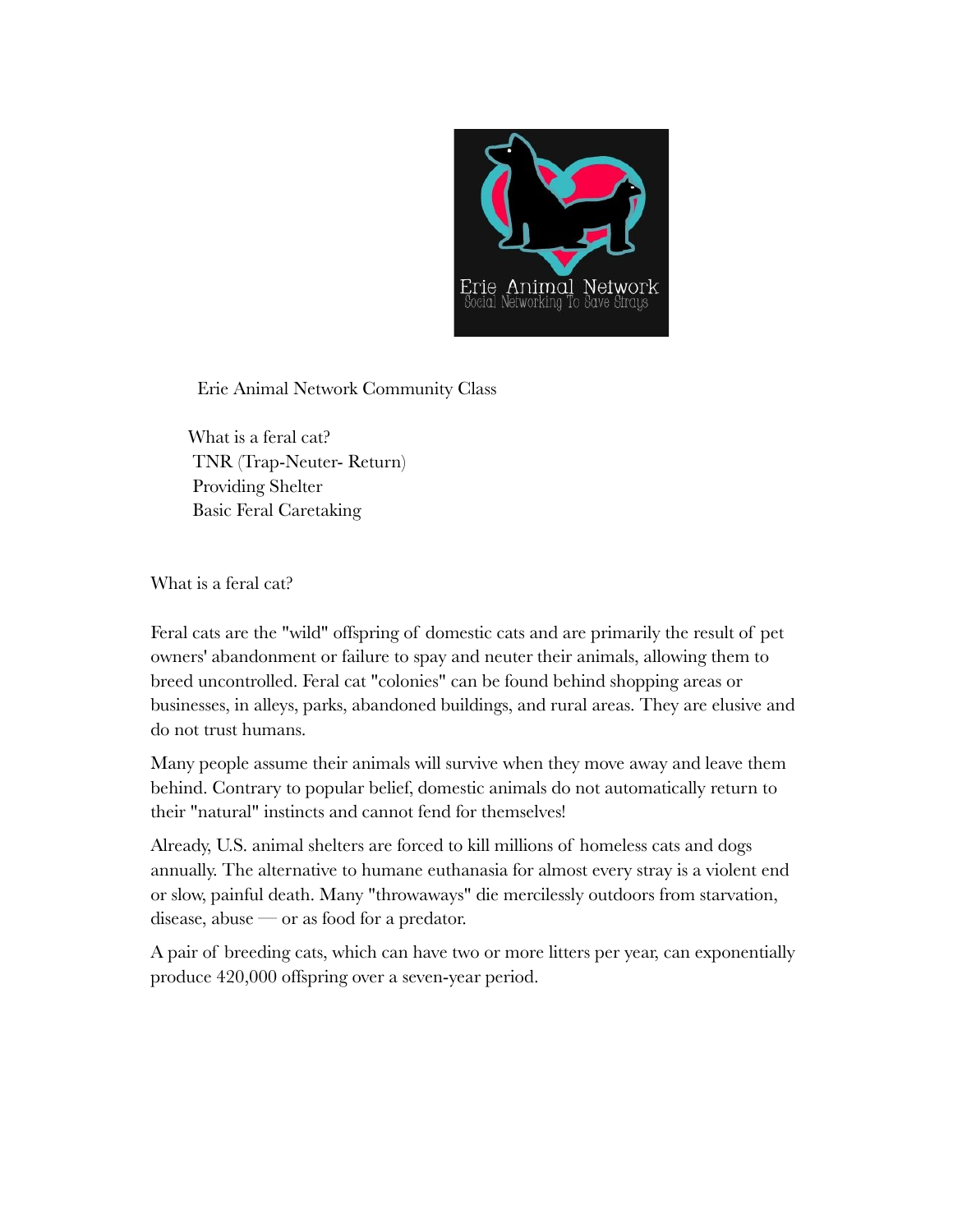## What is TNR?

Studies have proven that trap-neuter-release is the single most successful method of stabilizing and maintaining healthy feral cat colonies. Spaying/neutering homeless cats:

- Stabilizes the population at manageable levels.
- Eliminates annoying behaviors associated with mating.
- Is humane to the animals and fosters compassion in the neighborhoods.
- Is more effective and less costly than repeated attempts at extermination: costs for repeatedly trapping and killing feral colonies are far higher than promoting stable, non-breeding colonies in the same location. Vacated areas are soon filled by other cats, who start the breeding process over again.

## Providing Shelter

EXAMPLES OF EXISTING SHELTER: Carports, backyards, gazebos, garages, warehouses, basements with access, barns, storage rooms, tool sheds, laundry rooms, out-buildings, under houses, porches or other structures, abandoned buildings, abandoned houses, and many others.

PROVIDING OUTSIDE SHELTER: If you are providing shelter for your feral cats on your property, you will probably have more options and a safer place for them. But, the basics for warmth and protection from the elements with food protected and fresh water will be equally important. All cats living out of doors need a safe place to eat, sleep and rest. All outside shelter must be off the ground a few inches to keep the inside dry. Bricks, cement blocks, wooden boards, trellis or any materials that will raise it up off the ground can be used. You may be putting shelter on uneven ground, in bushes or other discrete areas where leveling of the surface may be necessary. If you are creating shelter in an existing space that is high off the ground, be sure the cats will be able to jump into the opening.

The following are instructions and helpful information for constructing outside shelters in a limited amount of space available under and around bushes: First, measure the area where the shelter is to be installed. Cut the existing branches, so it can be placed far back under the foliage. Do not cut too much until you are actually ready to put the shelter in place, as the brush can serve as support and concealment. If the shelter cannot be completely concealed, use plastic similar foliage, fastened to the shelters and existing bushes to blend into the surrounding landscape.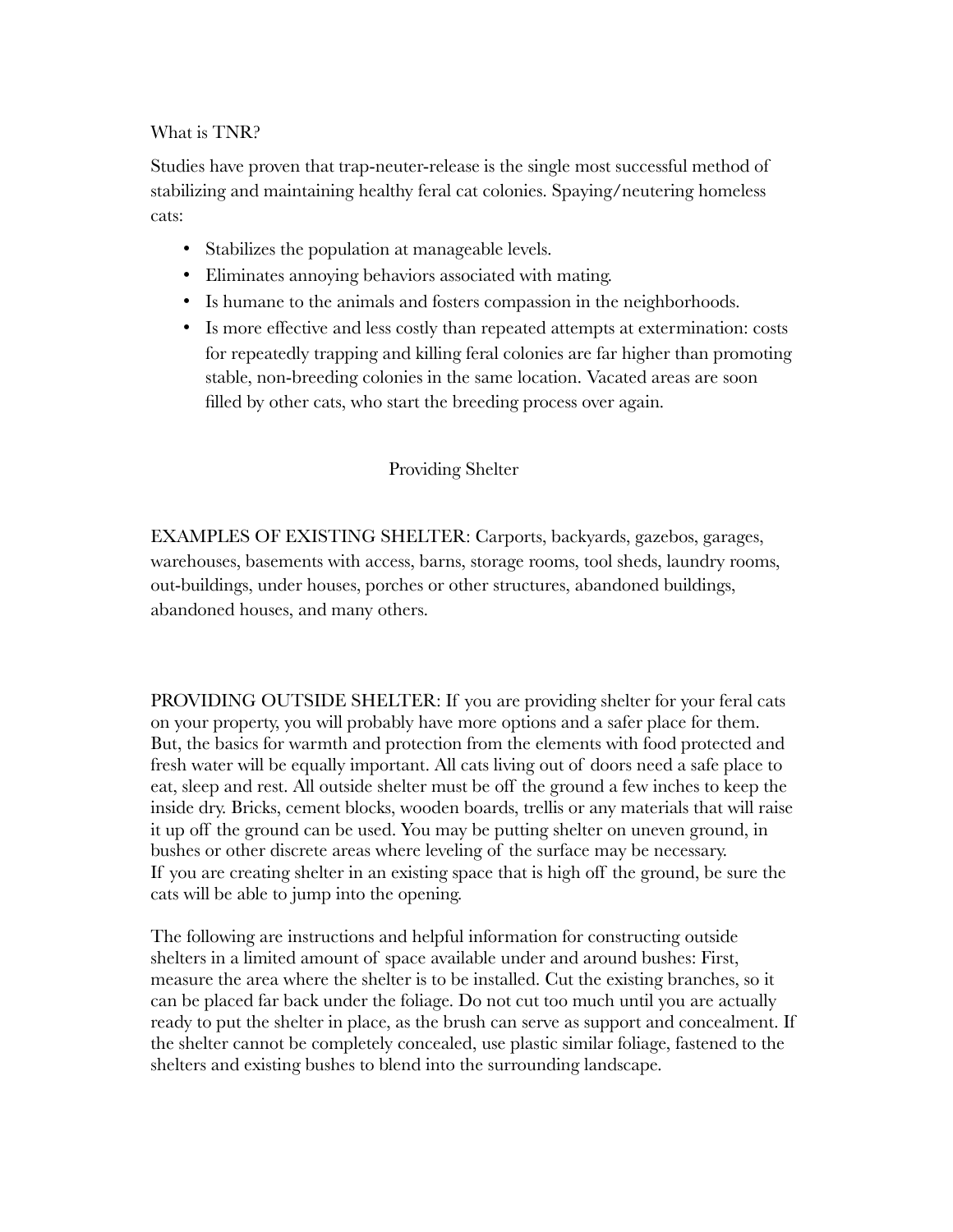Example of a shelter for two: Purchase heavy duty plastic storage containers with lids. Sit them upright with the lid as the roof. If you turn them over with the lids on the bottom, extra measures must be taken to keep the rain from pooling around the inside of the lid and leaking into the sleeping area. Cut a hole 6 " x 6 " (even the chubbiest cat will fit - but most dogs won't) on one end or on the side of the container close to the corner, up 4-5 inches from the bottom. This is very important, as it will keep the inside of the shelter dry.

When using plastic storage containers with one hole cut on the side, or the end, an awning must be made.

The heavy awning covering the opening and extending beyond the width of the shelter gives a certain amount of protection and safety. If there is a need for an additional escape hole do not cut holes directly across from each other, as it creates a draft.

Heating: Heating a shelter can prove to be a little more difficult than simply insulating the unit. If a source of electricity is available, you may consider a waterproof heating pad with chew resistant cord, or a porcelain light socket with a protective dome with a ceramic heating element - assuring enough overhead clearance to keep above the cat. It is important for the safety of the cat that the electricity source be a GFCI receptacle. If electricity is not available, microwaveable heating pads (such as Snuggle Safe brand) can be purchased and can provide 12 hours of warmth.

Insulating: Thought should be given to insulating a cat shelter. During the winter, cats become very vulnerable to the cold conditions. At the very least, straw (not hay) should be used and replaced every so often. Other options include polystyrene insulation. Never use towels, or blankets or any other cloth bedding. It will quickly freeze and render the shelter useless.